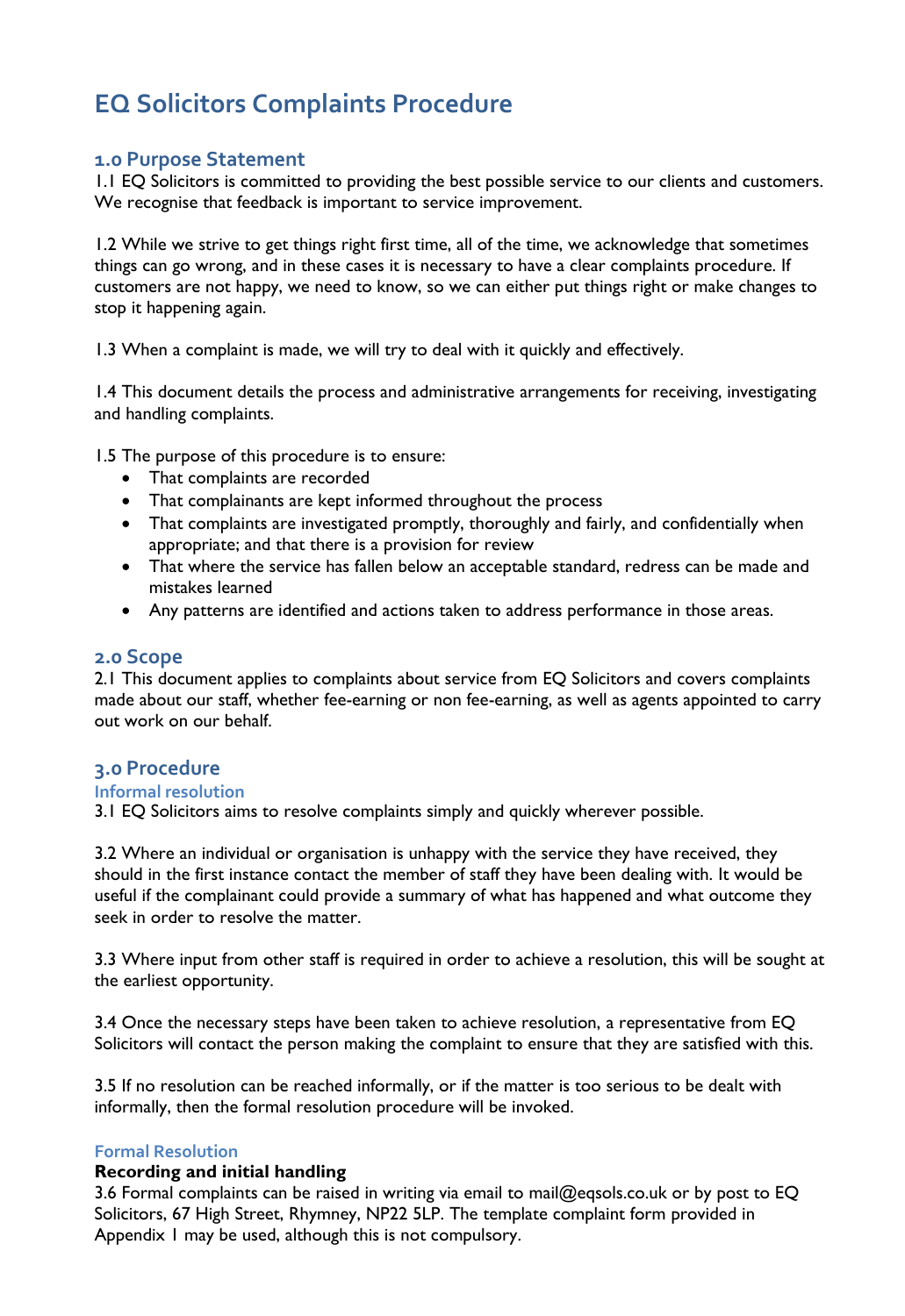3.7 Any complaints received will, in the first instance, be passed to the Complaint Co-ordinator, where it will be centrally logged. The Complaint Co-ordinator will identify the nature of the complaint and notify the Senior Partner.

3.8 The Complaint Co-ordinator will acknowledge the complaint in writing (letter or email) within five working days of receipt. This acknowledgement will advise the complainant that their complaint has been received, who will be dealing with it and what will happen next.

3.9 The complaint will then be investigated by the Senior Partner.

### **Investigation and Resolution**

3.10 The Senior Partner should investigate the complaint as soon as possible. In normal circumstances this will involve as a minimum talking to the complainant and the employee(s) concerned, and reviewing any relevant paperwork.

3.11 It would ordinarily be expected that a complainant should be informed of the outcome within twenty working days of receiving the complaint.

3.12 If the early stages of the investigation suggest that it will take longer than twenty working days, the Complaint Co-ordinator should send a holding response setting out a revised timetable.

3.13 When the investigation is complete, the Senior Partner will write to the complainant setting out their findings.

3.14 Where complaints are substantiated, wholly or in part, the letter from the Senior Partner must also set out an apology, and indicate what EQ Solicitors will do to put things right, and/or ensure that the same problem doesn't happen again.

3.15 All electronic documentation relating to the complaint must be saved in the "Complaints" file and hard copy documentation must be saved in the "Complaints" box file.

#### **Review**

3.16 If the complainant is unhappy with this response, s/he must advise the Complaint Coordinator, within ten working days of the receipt of the response, that they would like the outcome decision reviewed.

3.17 The Complaint Co-ordinator will acknowledge the review request within five working days of receipt.

3.18 The Senior Partner will review all of the action taken so far and may then:-

- confirm the original findings and action proposed
- confirm the original findings, but propose a different response
- require a further investigation

3.19 The Senior Partner will write to the complainant within twenty working days of receipt of the request for review, setting out the outcome of the review.

3.20 If a further investigation should be required, the process reverts back to the beginning of the Formal Resolution procedure and the same timescales apply for corresponding with the complainant.

3.21 All electronic documentation relating to the complaint must be saved in the "Complaints" file and hard copy documentation must be saved in the "Complaints" box file.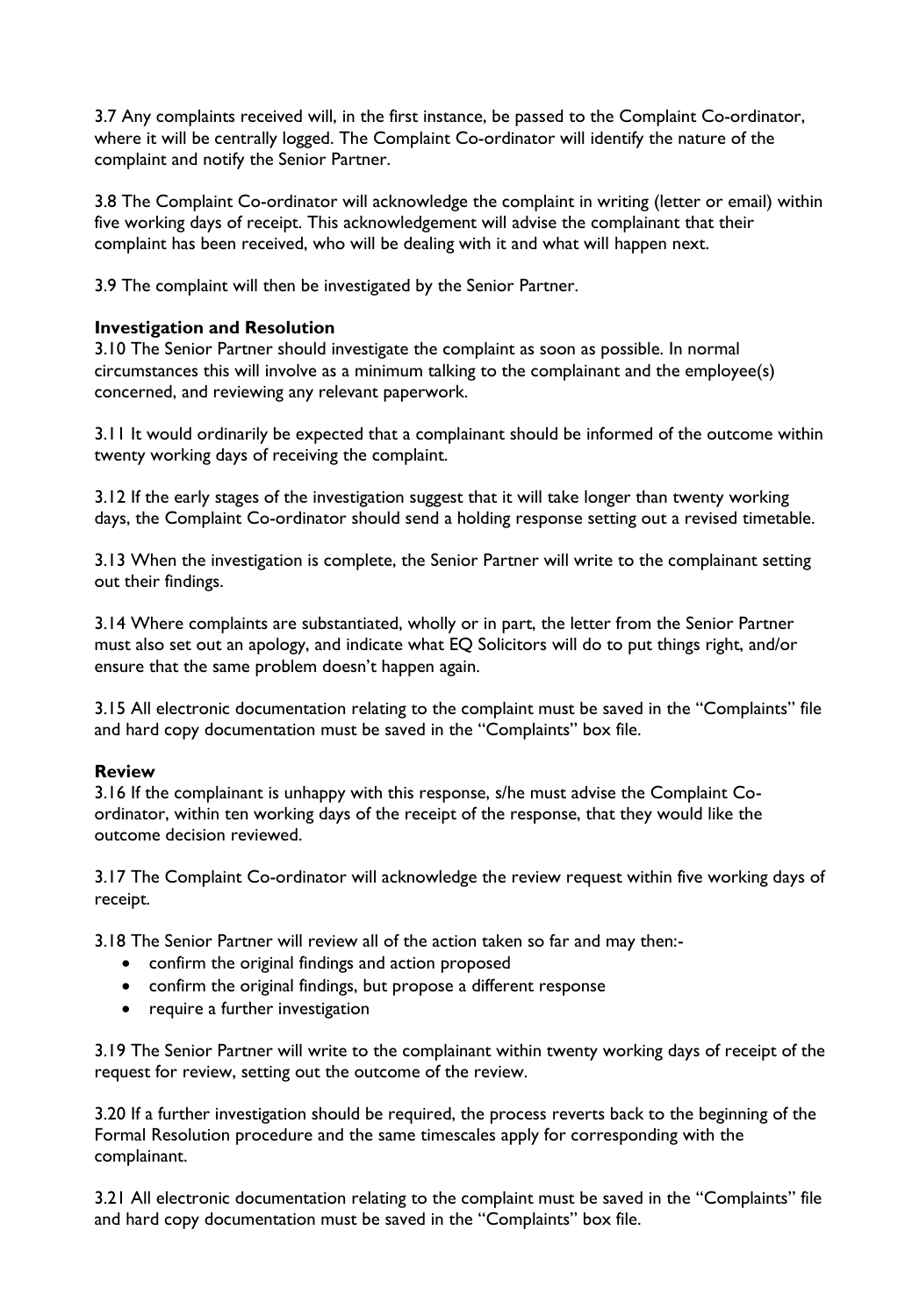3.22 Once the complaint has been resolved, the Senior Partner and the member of staff involved will review the case in full in order to consider any potential lessons for the future.

# **4 Legal Ombudsman**

4.1 In the event that Complainants are not satisfied with the resolution of their complaint, they will be advised by the Complaints Co-ordinator to contact the Legal Ombudsman.

## **5 Persistent or Vexatious Complaints**

5.1 A very small number of individuals may raise "persistent" or "vexatious" complaints. Examples might include repeatedly making the same complaint, or complaints with minor differences; persistently seeking an unrealistic outcome relative to the issue raised; or failing to accept the outcome of an investigation into a complaint. EQ Solicitors is under no obligation to address persistent or vexatious complaints.